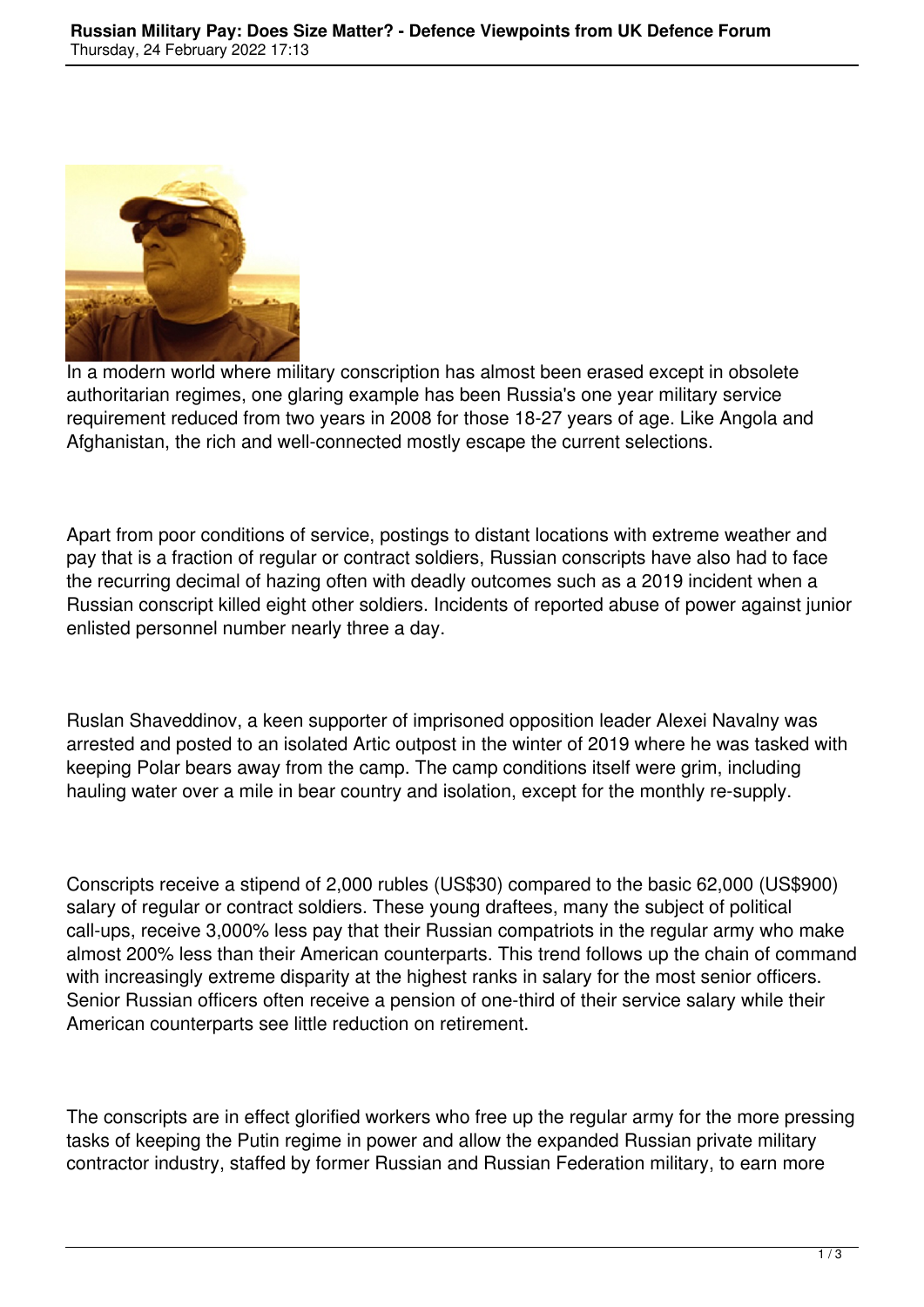and die in foreign lands.

The Russian military do not have the constraints of democracy and recruitment targets are easily met because of forced enrollment. Foreign armed forces, particularly Europe and the United States, are now faced with the Afghanistan hangover formerly a good source for recruiting material with the 9/11 tragedy. Salary and benefits will still be attractive and maybe more so with the pandemic repercussions aided by the self-delusion that wars in foreign places are at an end.

The post WW2 Soviet military have carried water with baskets for decades and done their duty to the motherland without complaint. Like their Cuban compatriots after Angola, the veterans have been denied the spoils or crumbs of war.

The KGB and their successors having never faced a battlefield, ambush or missile strike in the Panjshir Valley now stride about Moscow in their armored SUV enjoying the benefits of the post- Putin gold rush denied to all but the inner circle.

Every single Russian veteran of the Afghanistan war has had to embrace abstinence while caviar and champagne flow at the Pushkin. The mothers and fathers have died leaving no none to mourn the graves at the Mytishchinsky cemetery, conveniently out of sight as more dachas spring up for the new oligarchy which begs the question: did all the Soviet heroes die in Afghanistan?

Notes:

Gil Barndollar, The Best or Worst of Both Worlds? Russia's Mixed Military Manpower System, CSIS, 23 September 2020 Kremlin Raising Military Pay, russiandefpolicy.com, 3 January 2018 Robyn Dixon, Polar bears and Arctic isolation: A Russian opposition activist describes military service as 'political exile', The Washington Post, 2 January 2021

This article, first pubished by EU News, appears by kind permission of the author Peter Polack.